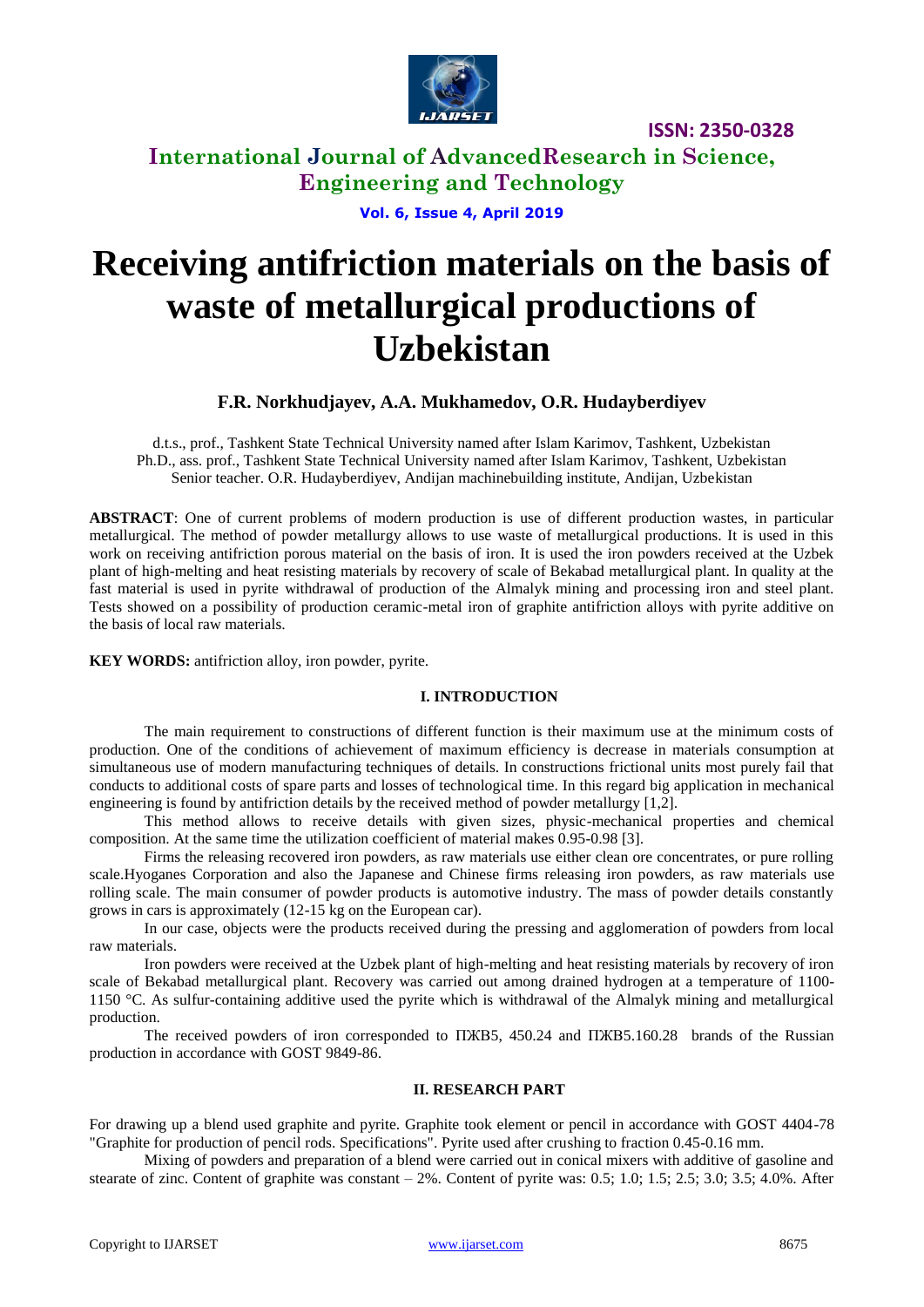

**ISSN: 2350-0328**

## **International Journal of AdvancedResearch in Science, Engineering and Technology**

#### **Vol. 6, Issue 4, April 2019**

preparation of a blend samples, necessary for tests, prepared (were pressed) according to the required sizes and a configuration for test pieces on stretching, compression.

Tests was carried out according to GOST 25698-83 – "Powder products. Methods of determination of hardness"; GOST 18227 Materials powder. Test methods on stretching. Samples in the form of plugs put on trials for radial compression in accordance with GOST 26529-85 – "Materials powder. A test method on radial compression". In compliance strength at radial compression decided on this state standard specification

$$
\sigma_{p,cx} = \frac{P_{max}(D-a)}{L \cdot a^2} \tag{1}
$$

where $P_{\text{max}}$  – the maximum rupture load;

D – outer diameter of the plug;

a – plug wall thickness;

 $L$  – length of a cylindrical part of the plug.

The pressed samples were exposed to agglomeration. For this purpose pressings packed into containers from stainless steel then were covered with an asbestos leaf. On an asbestos leaf pig-iron shaving about 40 mm thick was filled, the container was closed by a cover, and slots were coated with refractory clay. Agglomeration was carried out at a temperature of 1100  $\degree$ C within 2 hours. After agglomeration containers cooled on air.

The received samples put on hardness tests, durability according to the above-stated standards.

Density and porosity defined according to GOST 18398-73 – "Powder metallurgy. Methods of determination of density and durability". Oil content in the impregnated powder products was determined by a weight method in accordance with GOST 24903-81.

From each lot of products not less, than on 3 samples prepared microsections and carried out the metallographic analysis on a microscope of MIM-6M. of a research carried out after etching of microsections 4% by HNO3 solution in ethyl alcohol according to GOST 901-78 at increases in 100 and 300 times.

As initial materials used the iron powders received by recovery of iron scale of Bekabad metallurgical plant. Recovery was made at the enterprise the Uzbek plant of high-melting and heat resisting materials by heating of scale in the atmosphere of hydrogen. The recovered powder underwent additional grinding then carried out sifting on sets for obtaining required particle size distribution. The technical composition of the prepared powders corresponded to GOST 9849-86. As a sulfur-containing component added production pyrite the Almalyk mining and smelting plant the particle sizes of 0.1-0.071 mm.

From initial materials were prepared a blend by mixing of powders of iron, graphite elementary the GE-Z brand and pyrite. The basis of the received alloys selected the structure corresponding to Zhgr2 alloy grade. Pressing of products was carried out on the KO628 press submachine gun with a productivity of 15 samples a minute. Agglomeration was carried out in containers from stainless steel with a charge of details pig-iron shaving at a temperature of 1100 °C within 2 hours.

The received products and samples were put on mechanical tests, metallographic researches. Results of tests are given in fig. 1.

Apparently from the drawing, technical properties of the graphite alloys sintered iron received from production powders the Uzbek plant of high-melting and heat resisting materials answer specifications of plant.

Introduction to a blend of pyrite from 0.5 to 1.5% leads to some decrease in density and growth of absorbency oil. It is followed by some decrease in hardness and durability, however at pyrite content up to 1% all properties meet the qualifying standards.

The microstructure of alloy represents a ferrite-perlite basis in which sections of inclusions of graphite and sulfides are visible.

At contents more than 2% of pyrite sharply increase in a blend porosity that it is necessary to connect with gas generation at decomposition of FeS2 in the course of agglomeration. Growth of porosity leads absorbency oil to decrease in density and increase. Strength properties and hardness sharply decrease.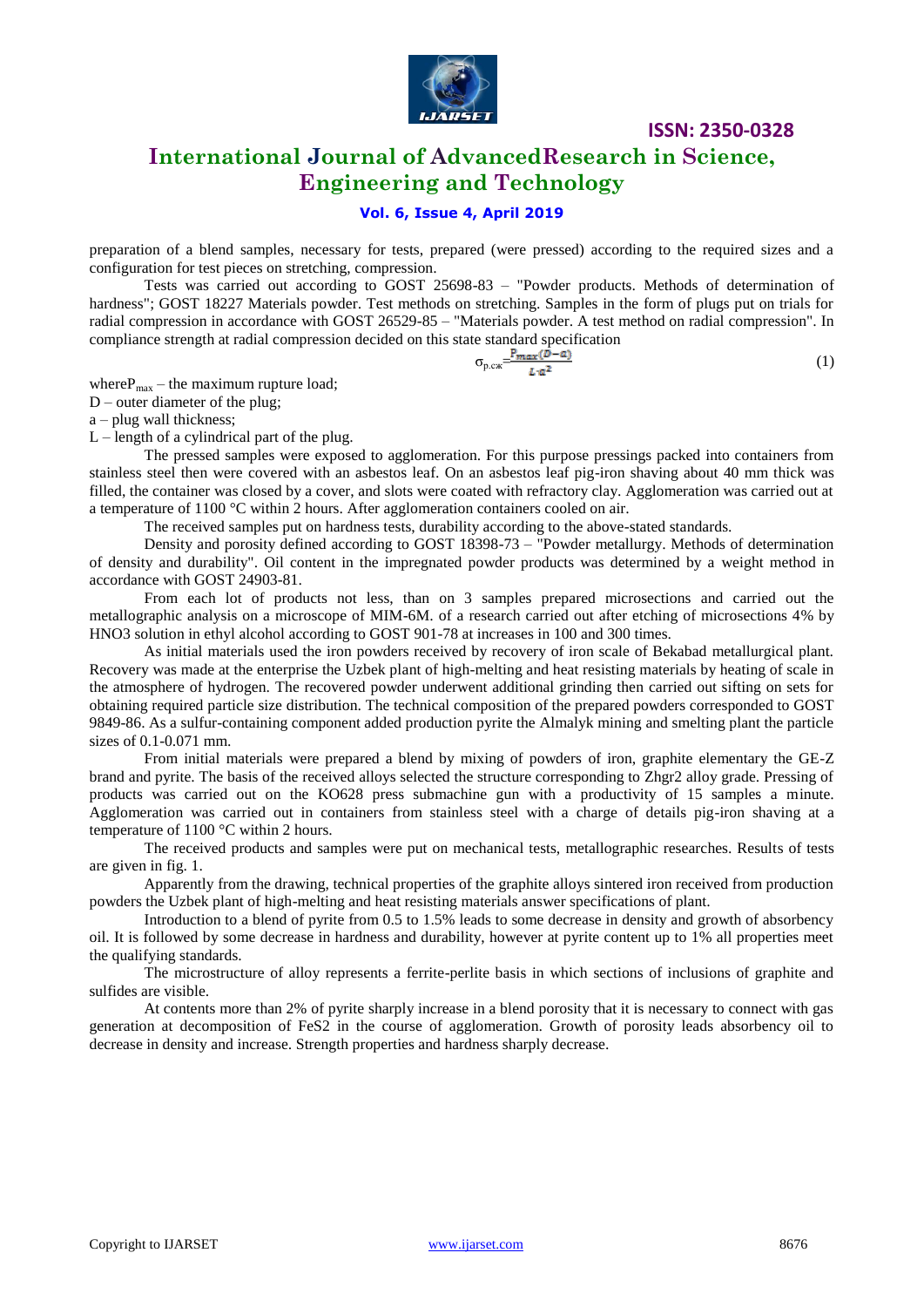

#### **ISSN: 2350-0328**

## **International Journal of AdvancedResearch in Science, Engineering and Technology**

#### **Vol. 6, Issue 4, April 2019**



Fig. 1. Dependence of hardness of HB, durability on radial compression  $\sigma_{p,c}$ , density of  $\gamma$ , porosity  $\Pi$ , oil of absorbency of M of porous antifriction alloy on the basis of iron from contents in a pyrite blend

#### **III.CONCLUSION**

On the basis of the conducted researches it is possible to draw the following conclusions:

1. The iron powders meeting the requirements of the standard can be received by recovery of scale of Bekabad metallurgical plant in the conditions of the Uzbek plant of high-melting and heat resisting materials.

2. Production of iron powders at the Uzbek plant of high-melting and heat resisting materials is quite reasonable since at the expense of cheap raw materials' cost will be lower than import.

3. By production of porous antifriction products as sulfur-containing additive pyrite – withdrawal of production of the Almalyk mining and smelting plant can be used.

4. The sintered antifriction ceramic-metal alloys received from local raw materials meet the requirements of specifications.

#### **REFERENCES**

[1]Ристиг М.М., Трефилов В.И. и др. Структура и механические свойства спеченных материалов. Монография. Белград 1999 – 261с. [2]Карабков Ю.С. Новые материалы М: МИСИС – 2002-736с.

[3]German R.M. Powder Metallurgy and Particulate Materials Processing, Metall Powder Industries Federation, Princeton, NJ, 2005. – p. 308.